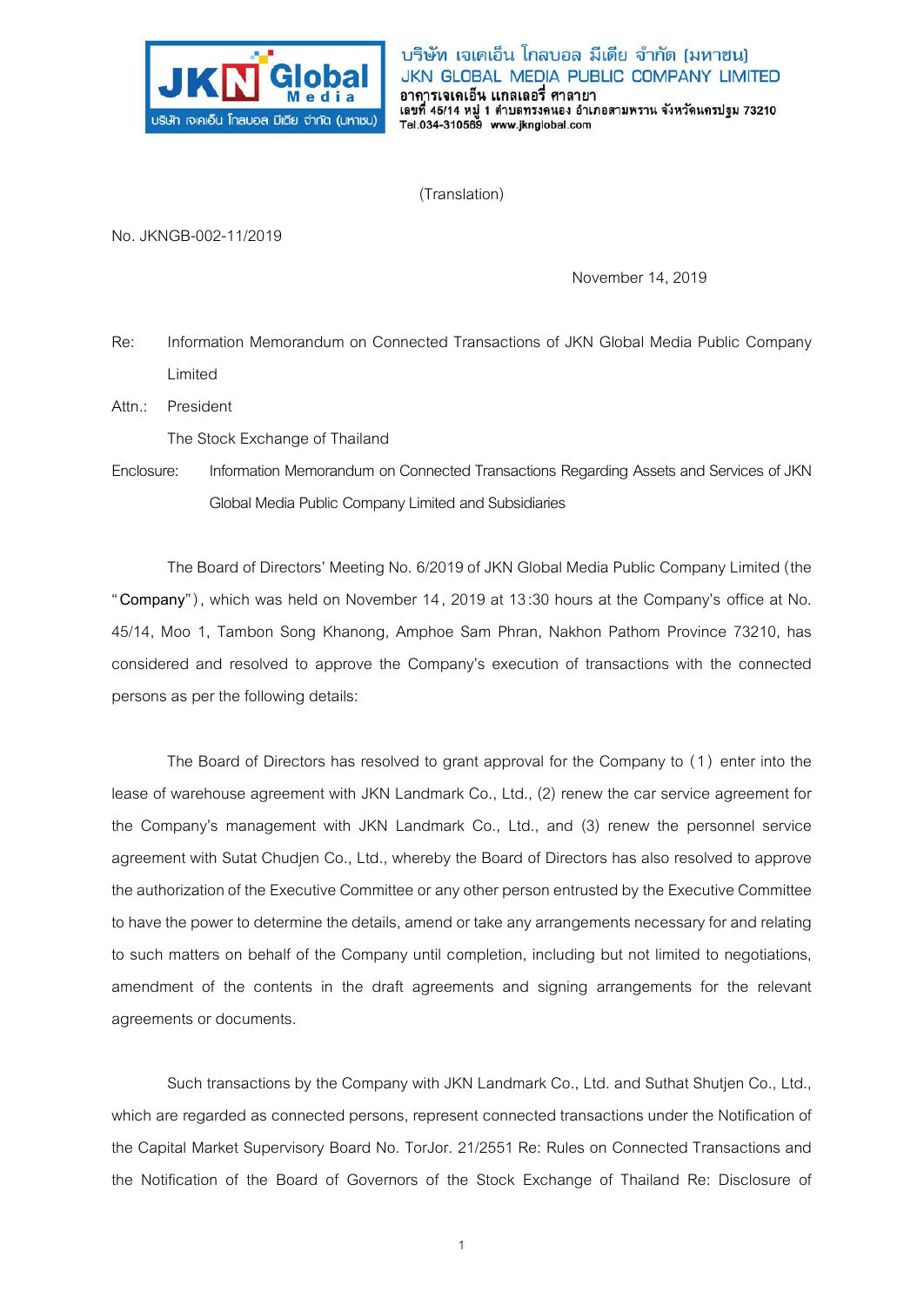

Information and Other Acts of Listed Companies Concerning the Connected Transactions B.E. 2546 in the category of assets or services, with the total transaction size more than 0.03 percent, but less than 3 percent of the Company's net tangible assets, therefore, the Company is obliged to obtain approval from the Board of Directors and disclose such information to the Stock Exchange of Thailand. In light of this, the Company would like to inform the Stock Exchange of Thailand as per the details set out in the Information Memorandum on Connected Transactions Regarding Assets and Services of JKN Global Media Public Company Limited and Subsidiaries (Attachment 1).

Please be informed accordingly.

Very truly yours,

(Mr. Jakkaphong Jakrajutatip) Chief Executive Officer and Managing Director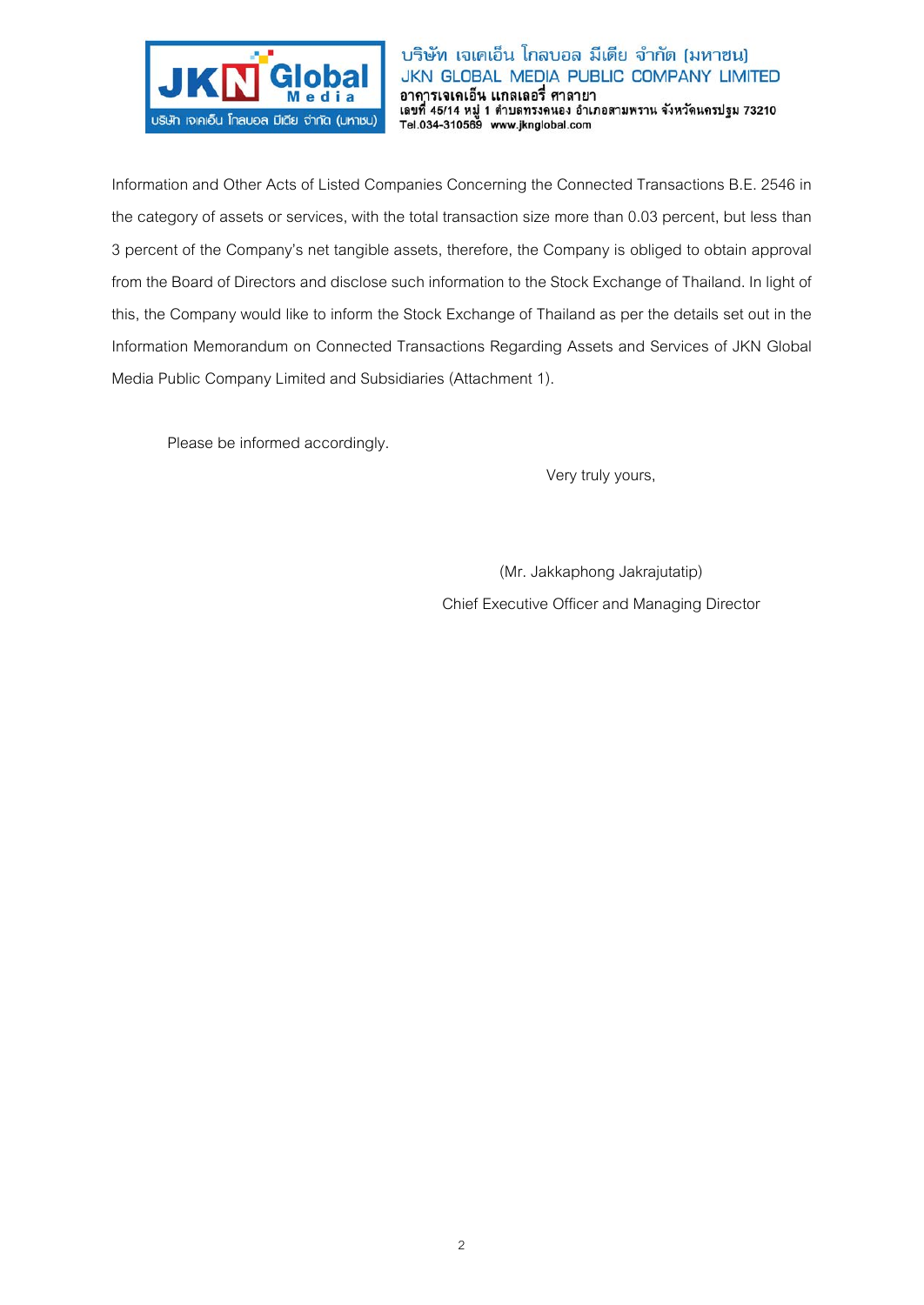

**Attachment 1**

**Information Memorandum on Connected Transactions of JKN Global Media Public Company Limited** 

### **1) Warehouse Lease Agreement**

| <b>Transaction Date</b> | December 1, 2019                                                                    |
|-------------------------|-------------------------------------------------------------------------------------|
| <b>Related Parties</b>  | Lessee/Customer is JKN Global Media Public Company Limited (the "Company")          |
|                         | Lessor/Service Provider is JKN Landmark Co., Ltd. (the "Lessor")                    |
| Relationships           | 1) Mr. Jakkaphong Jakrajutatip                                                      |
|                         | is a major shareholder, director and executive of the Company;<br>1.1               |
|                         | is a major shareholder and director of the Lessor, with a shareholding of<br>1.2    |
|                         | 70 percent of the total shares.                                                     |
|                         | 2) Ms. Pimauma Jakrajutatip (younger sister of Mr. Jakkaphong Jakrajutatip)         |
|                         | 2.1<br>is a director and executive of the Company;                                  |
|                         | 2.2<br>is a major shareholder of the Lessor, with a shareholding of 30 percent of   |
|                         | the total shares.                                                                   |
| Nature of Transaction   | The Company takes on short-term lease of real property, with details as follows:    |
|                         | 1) Real property lease for not over 3 years                                         |
|                         | 2) Location<br>: Land Title Deed No. 3082, Tambon Song Khanong, Amphoe              |
|                         | Sam Phran, Nakhon Pathom Province, Bangkok inbound                                  |
|                         | 3) Leased area : 240 square meters                                                  |
|                         | For storage of the Company's materials and equipment for                            |
|                         | event organization, which continue on a regular basis.                              |
|                         | 4) Rate of Rent<br>Rent: Baht 60/sq.me./month, totaling Baht 14,400 per month       |
|                         | 5) Lease Term<br>3 years from December 1, 2019 to November 30, 2022                 |
|                         | (renewable 3 years each)                                                            |
|                         | The Executive Committee or any other person entrusted by the Executive              |
|                         | Committee shall be authorized to take any arrangements necessary for and relating   |
|                         | to the execution of the agreements in order to execute such transaction as it deems |
|                         | appropriate, and to take arrangements necessary for and relating to such matter     |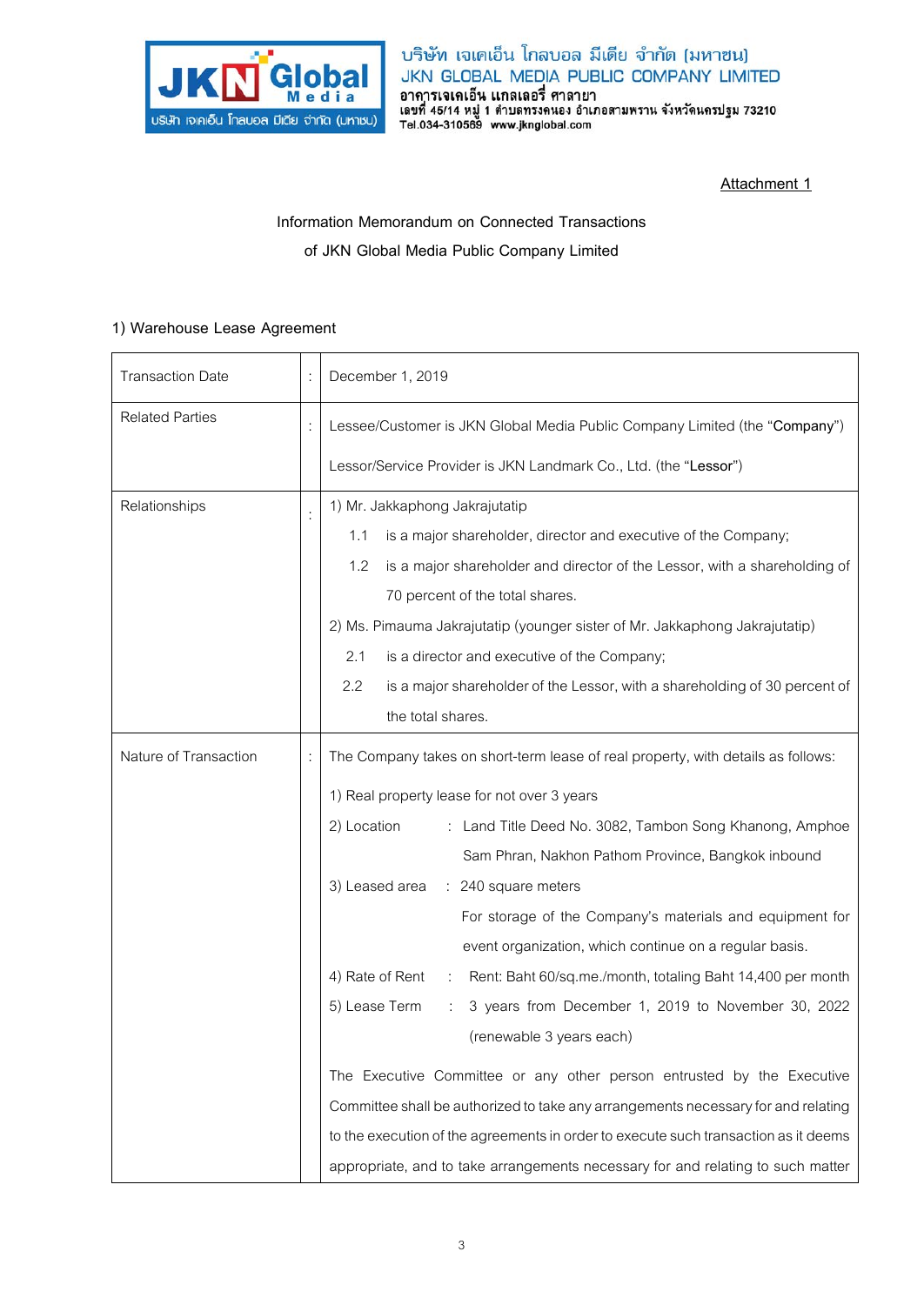

|                                                   | on behalf of the Company until completion, including but not limited to negotiations,<br>amendment of the contents in the draft agreement and signing arrangements.                                                                                                                                                                                                                                                                                                                                                                                                                                                                                                                                                                                                                                                                                                                                                                                                                                                                                       |
|---------------------------------------------------|-----------------------------------------------------------------------------------------------------------------------------------------------------------------------------------------------------------------------------------------------------------------------------------------------------------------------------------------------------------------------------------------------------------------------------------------------------------------------------------------------------------------------------------------------------------------------------------------------------------------------------------------------------------------------------------------------------------------------------------------------------------------------------------------------------------------------------------------------------------------------------------------------------------------------------------------------------------------------------------------------------------------------------------------------------------|
| Type and Total Value of<br>Transaction            | This is a real property lease for not over 3 years. Upon calculation of the value of<br>the connected transaction throughout the term of the agreement, which the<br>Company shall pay for the lease to the lessor which amounts to Baht 518,400 (Five<br>Hundred Eighteen Thousand and Four Hundred Baht), when combining the value<br>of this connected transaction with the connected transactions between the<br>Company and the Lessor over the past six months, the total value represents Baht<br>9,382,400 (Nine Million Three Hundred Eighty-Two Thousand and Four Hundred<br>Baht). The total value of such transaction is more than 0.03 percent, but less than<br>3 percent of the Company's net tangible assets, which is considered a medium-<br>sized transaction in the category of short-term lease of real property, the Company<br>is obliged to disclose such information to the Stock Exchange of Thailand.                                                                                                                          |
| Reasons and Justifications<br>for the Transaction | Since the Company regularly organizes events under the Superstar Marketing<br>concept, as part of its business strategies, e.g., press release for clients' product<br>launch, JKN Mega Showcase, etc., it is thus necessary to use this premises for<br>storage of the Company's materials and equipment for the event organization.                                                                                                                                                                                                                                                                                                                                                                                                                                                                                                                                                                                                                                                                                                                     |
| <b>Interested Directors</b>                       | Mr. Jakkaphong Jakrajutatip and Miss Pimauma Jakrajutatip who neither were<br>present nor offered any opinion on this agenda item.                                                                                                                                                                                                                                                                                                                                                                                                                                                                                                                                                                                                                                                                                                                                                                                                                                                                                                                        |
| Opinion of the Board of<br><b>Directors</b>       | The Board of Directors is of the view that the execution of such connected<br>transaction with JKN Landmark Co., Ltd., as the owner of the leased premises,<br>located on Title Deed No. 3082, Tambon Song Khanong, Amphoe Sam Phran,<br>Nakhon Pathom Province, Bangkok inbound, totaling approximately 240 sq.m., for<br>storage of its assets, is justifiable because the Company needs to store its materials<br>and equipment for event organization, and as such, the lease of such warehouse<br>is beneficial to the Company's operations.<br>Furthermore, such location is convenient for transportation, which is situated<br>nearby the Company's business premises. The rent rate of Baht 60 per square<br>meter per month, totaling Baht 14,400 per month, is deemed to be justifiable in<br>comparison with the market rate in adjacent areas, and remains at the same rate<br>as that under the existing agreement (lease term from September 1, 2016 – August<br>31, 2019) which previously executed by the Company with JKN Landmark Co., |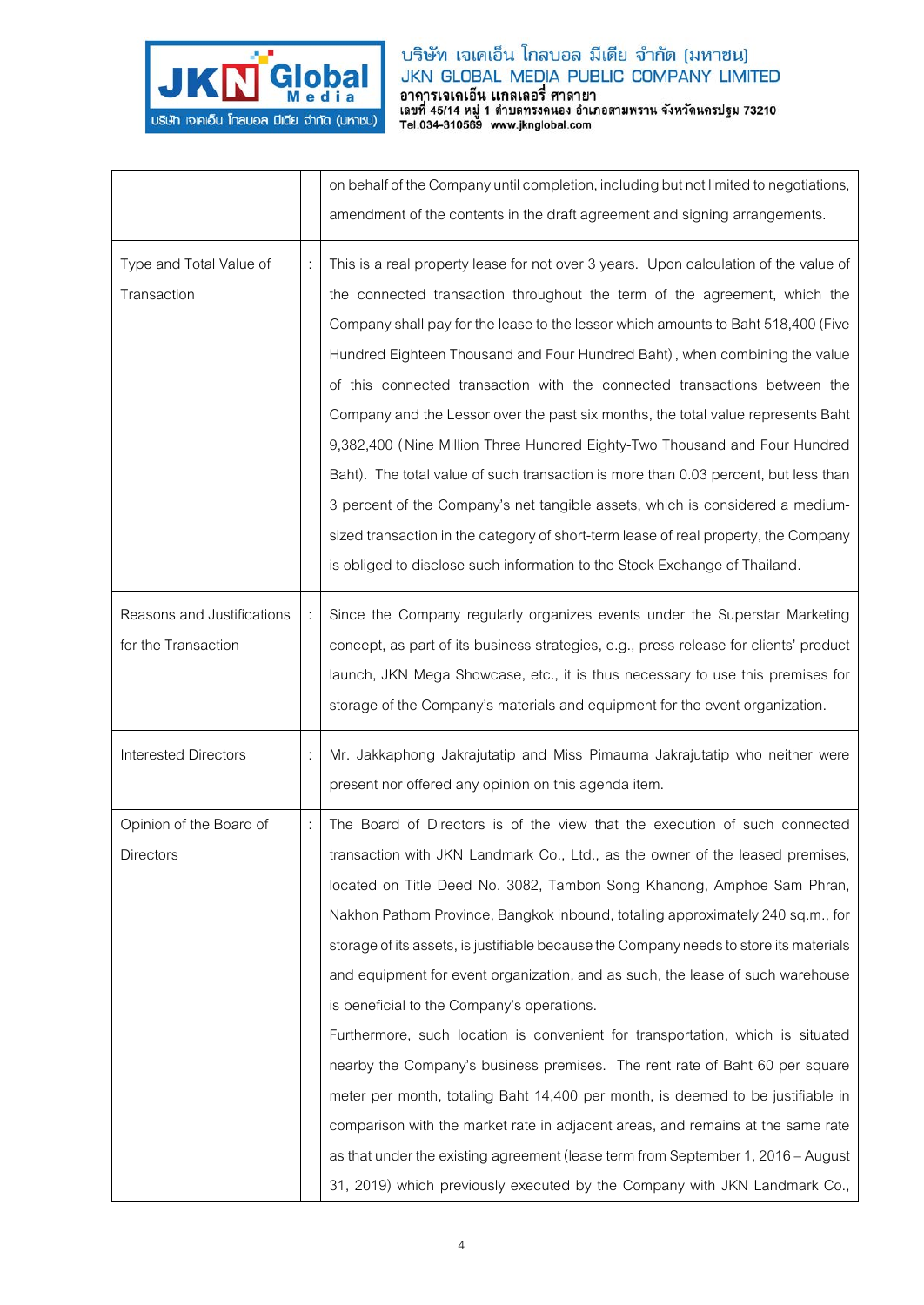

|                          | Ltd., as approved and acknowledged by the Audit Committee and the Board of |
|--------------------------|----------------------------------------------------------------------------|
|                          | Directors, and as such, this transaction is deemed justifiable.            |
| Opinion of the Audit     | Same as the Board of Directors                                             |
| Committee and/or its     |                                                                            |
| members which differs    |                                                                            |
| from the Company's Board |                                                                            |
| of Directors             |                                                                            |
|                          |                                                                            |

### **2) Renewal of Car Service Agreement (1 year)**

| <b>Transaction Date</b> | April 1, 2020                                                                  |
|-------------------------|--------------------------------------------------------------------------------|
| <b>Related Parties</b>  | Customer is JKN Global Media Public Company Limited (the "Company").           |
|                         | Service Provider is JKN Landmark Co., Ltd. (the "Service Provider")            |
| Relationships           | 1) Mr. Jakkaphong Jakrajutatip                                                 |
|                         | 1.1 is a major shareholder, director and executive of the Company;             |
|                         | 1.2 is a major shareholder and director of the Service Provider, with a        |
|                         | shareholding of 70 percent of the total shares.                                |
|                         | 2) Ms. Pimauma Jakrajutatip (younger sister of Mr. Jakkaphong Jakrajutatip)    |
|                         | 2.1 is a director and executive of the Company;                                |
|                         | 2.2 is a major shareholder of the Service Provider, with a shareholding of 30  |
|                         | percent of the total shares.                                                   |
| Nature of Transaction   | The Company receives car services for its management, with details as follows: |
|                         | 1) Property lease service                                                      |
|                         | 2) Type of property $\therefore$ 3 cars                                        |
|                         | 3) Details of property: 1. BENZ: VITO 115 - CDI Year 2017                      |
|                         | 2. BENZ: E200 CDI Sedan Year 2012                                              |
|                         | 3. TOYOTA: CAMRY Year 2014                                                     |
|                         | For use as cars for executives                                                 |
|                         | 4) Rate of service fees: 1. BENZ: VITO 115 - CDI Year 2017: Baht 17,000 per    |
|                         | month                                                                          |
|                         | 2. BENZ: E200 CDI Sedan Year 2012: Baht 38,000 per                             |
|                         | month                                                                          |
|                         | 3. TOYOTA: CAMRY Year 2014: Baht 17,000 per month                              |
|                         | 5) Term of agreement : 1 year from April 1, 2020 to March 31, 2021             |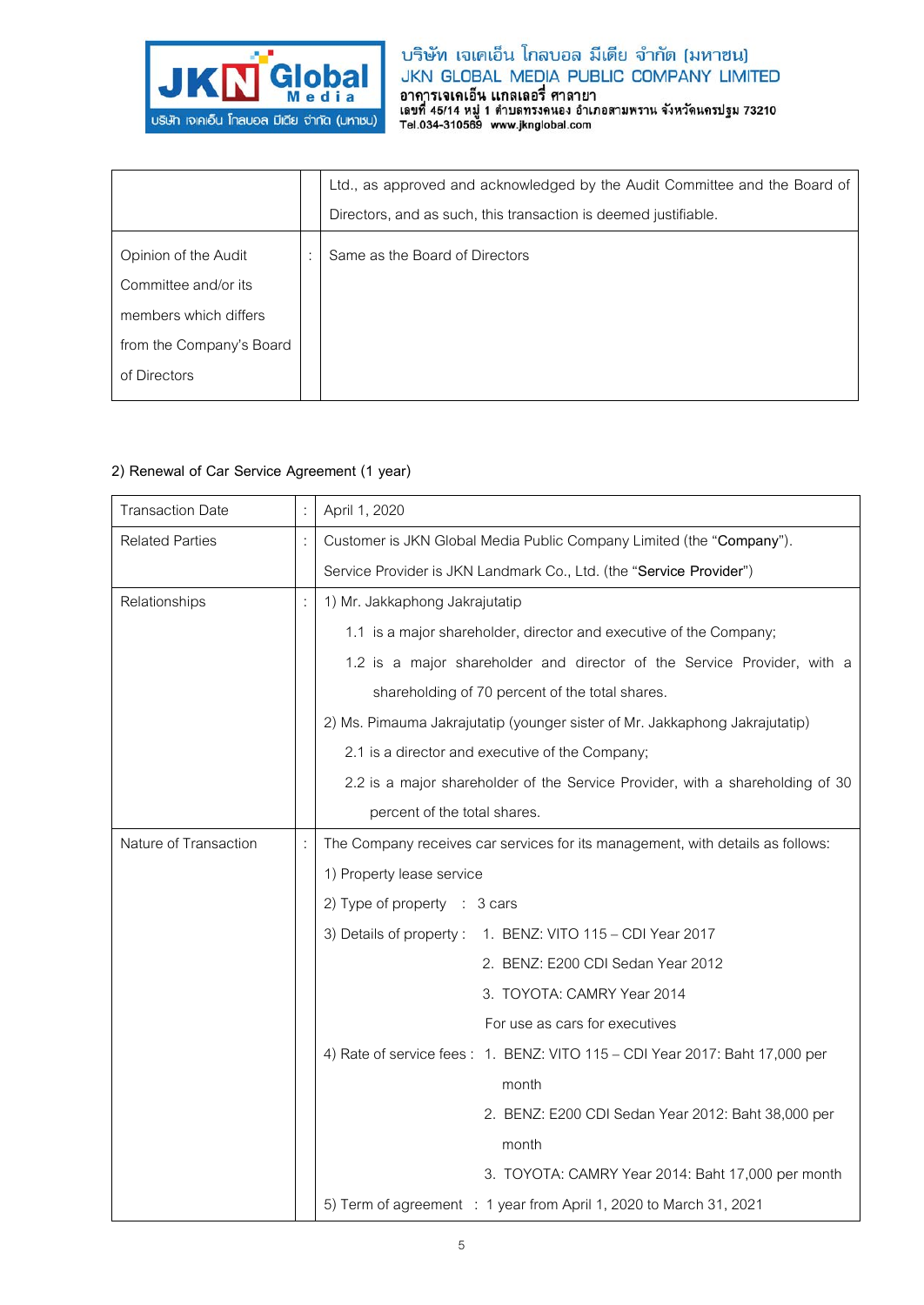

|                             |   | The Executive Committee or any other person entrusted by the Executive Committee      |
|-----------------------------|---|---------------------------------------------------------------------------------------|
|                             |   | shall be authorized to take any arrangements necessary for and relating to the        |
|                             |   | execution of the agreement in order to execute such transaction as it deems           |
|                             |   | appropriate, and to take arrangements necessary for and relating to such matter on    |
|                             |   | behalf of the Company until completion, including but not limited to negotiations,    |
|                             |   | amendment of the contents in the draft agreement and signing arrangements.            |
| Type and Total Value of     | ÷ | This is a property lease. Upon calculation of the value of the connected transaction  |
| Transaction                 |   | throughout the term of the agreement, which the Company shall pay for the lease to    |
|                             |   | the Lessor which amounts to Baht 864,000 (Eight Hundred and Sixty-Four Thousand       |
|                             |   | Baht) when combining the value of this connected transaction with the connected       |
|                             |   | transactions between the Company and the Lessor over the past six months, the         |
|                             |   | total value represents Baht 9,382,400 (Nine Million Three Hundred Eighty-Two          |
|                             |   | Thousand and Four Hundred Baht). The total value of such transaction is more than     |
|                             |   | 0.03 percent, but less than 3 percent of the Company's net tangible assets, which     |
|                             |   | is considered a medium-sized transaction in the category of short-term lease of real  |
|                             |   | property, the Company is obliged to disclose such information to the Stock            |
|                             |   | Exchange of Thailand.                                                                 |
|                             |   |                                                                                       |
| Reasons and                 |   | For use as cars for high-ranking executives                                           |
| Justifications for the      |   |                                                                                       |
| Transaction                 |   |                                                                                       |
| <b>Interested Directors</b> |   | Mr. Jakkaphong Jakrajutatip and Miss Pimauma Jakrajutatip who neither were            |
|                             |   | present nor offered any opinion on this agenda item.                                  |
| Opinion of the Board of     |   | The Board of Directors is of the view that the execution of such connected            |
| Directors                   |   | transaction with JKN Landmark Co., Ltd., as the owner of the three cars, for use as   |
|                             |   | cars for its management, is justifiable because upon review of the rent, it is more   |
|                             |   | worthwhile than acquisition, and such rent is deductible expenses, without any        |
|                             |   | burden in terms of repair and maintenance, as well as insurance, license plate        |
|                             |   | renewal. Moreover, the rent rate charged by the connected person is deemed to         |
|                             |   | be lower than the market rate and remains at the same rate as that under the existing |
|                             |   | lease agreement (lease term from April 1, 2019 – March 31, 2020), as reviewed by      |
|                             |   | the Audit Committee and approved by the Board of Directors, and as such, this         |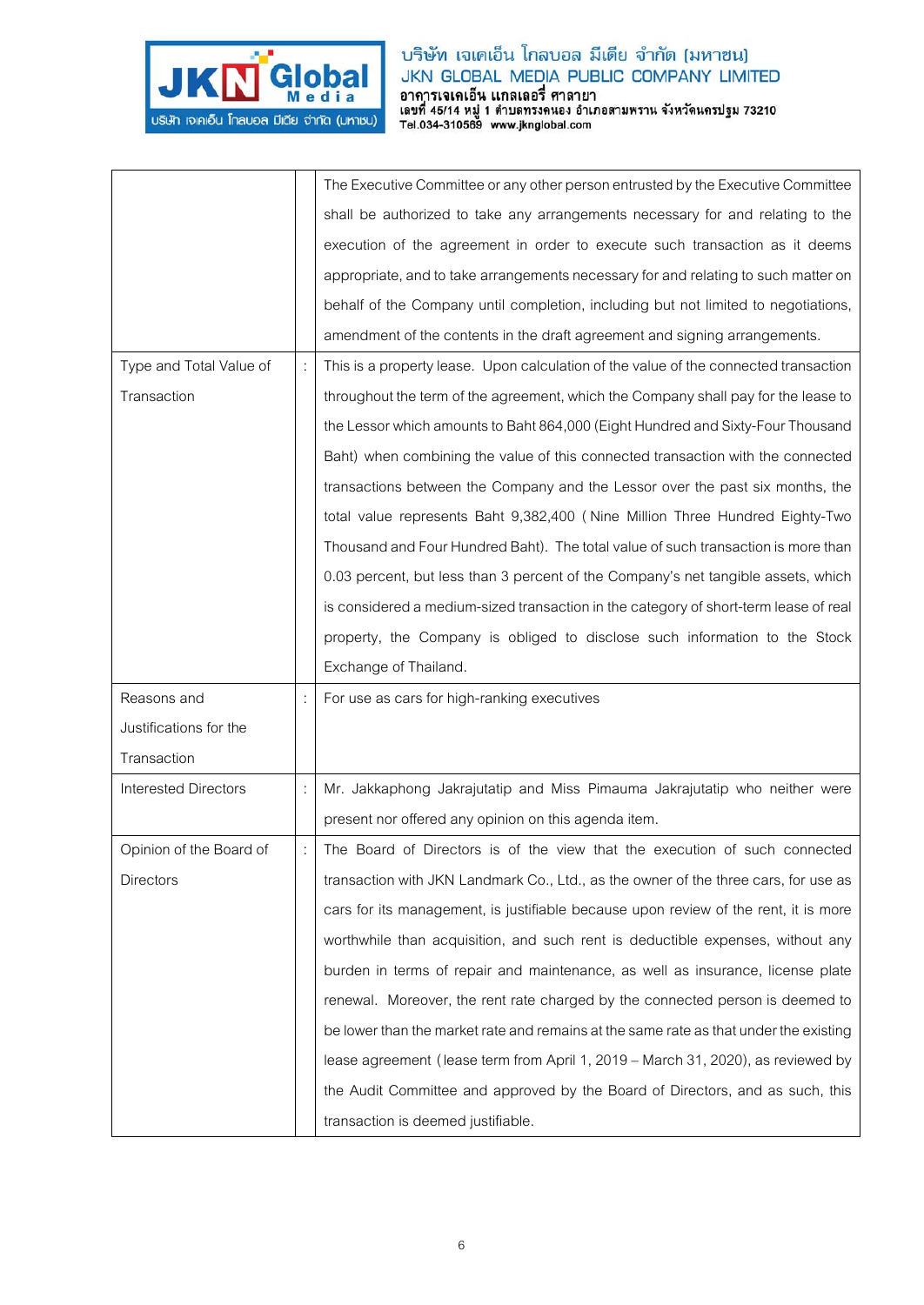

| Opinion of the Audit      | $\cdot$ | Same as the Board of Directors |
|---------------------------|---------|--------------------------------|
| Committee and/or its      |         |                                |
| members which differs     |         |                                |
| from the Company's        |         |                                |
| <b>Board of Directors</b> |         |                                |

### **3) Renewal of Personnel Service Agreement (1 year)**

| <b>Transaction Date</b> |                | January 1, 2020                                                                        |
|-------------------------|----------------|----------------------------------------------------------------------------------------|
| <b>Related Parties</b>  | $\ddot{\cdot}$ | Customer is JKN Global Media Public Company Limited (the "Company").                   |
|                         |                | Service Provider is Sutat Chudjen Co., Ltd. (the "Service Provider").                  |
| Relationships           |                | Mr. Achira Suteestaporn                                                                |
|                         |                | is the farther of Mr. Jakkaphong Jakrajutatip, a major shareholder and director<br>1)  |
|                         |                | and executive of the Company and Miss Pimauma Jakrajutatip, a director and             |
|                         |                | executive of the Company, is a major shareholder, director and executive of the        |
|                         |                | Company;                                                                               |
|                         |                | is a major shareholder and director of the Service Provider, with a shareholding<br>2) |
|                         |                | of 99.98 percent of the total shares.                                                  |
| Nature of Transaction   | $\ddot{\cdot}$ | The Company receives personnel services, with details as follows:                      |
|                         |                | 1) Services<br>: Operating personnel services, e.g., drivers, head of                  |
|                         |                | guards,<br>housekeepers,<br>technicians,<br>security                                   |
|                         |                | receptionists, etc.                                                                    |
|                         |                | 2) Number of personnel: approximately 22 persons                                       |
|                         |                | 4) Rates of service fees : Service fees per person in each position range between      |
|                         |                | Baht 16,500 to Baht 17,856, excluding overtime pay. It is                              |
|                         |                | expected that the annual service fees, including overtime                              |
|                         |                | pay, will not exceed Baht 8,000,000. The rates of service                              |
|                         |                | fees per person for the respective positions are not higher                            |
|                         |                | than the rates of service fees currently charged to the                                |
|                         |                | Company by non-connected persons, and similar to the                                   |
|                         |                | rates charged by other service providers.                                              |
|                         |                | 5) Term of agreement : 1 year from January 1, 2020 to December 31, 2020 (1 year        |
|                         |                | each)                                                                                  |
|                         |                | The Executive Committee or any other person entrusted by the Executive Committee       |
|                         |                | shall be authorized to take any arrangements necessary for and relating to the         |
|                         |                | execution of the agreement in order to execute such transaction as it deems            |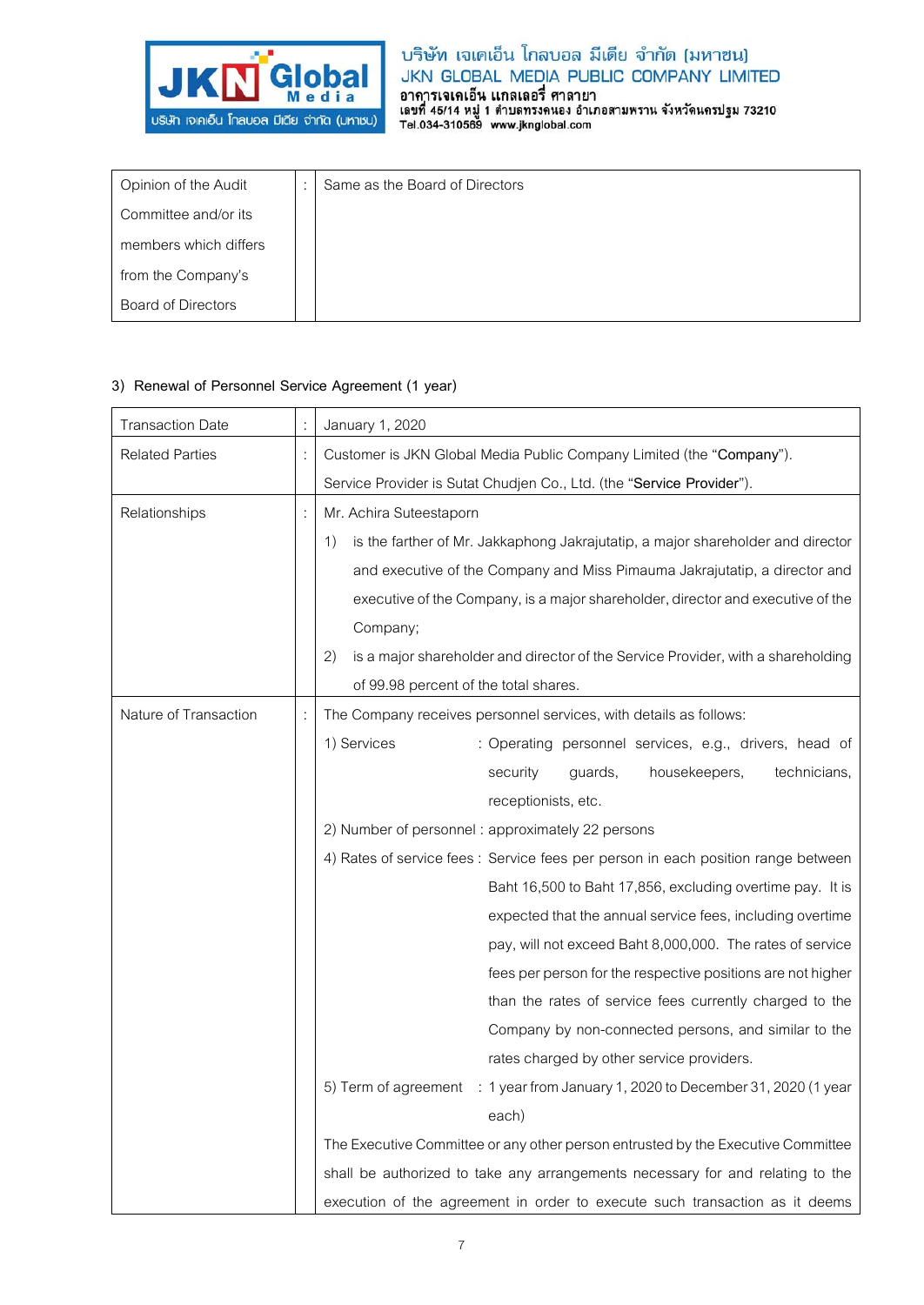

|                         |                | appropriate, and to take arrangements necessary for and relating to such matter on    |
|-------------------------|----------------|---------------------------------------------------------------------------------------|
|                         |                | behalf of the Company until completion, including but not limited to negotiations,    |
|                         |                | amendment of the contents in the draft agreement and signing arrangements.            |
|                         |                |                                                                                       |
| Type and Total Value of |                | This is a personnel service transaction. Upon calculation of the value of the         |
| Transaction             |                | connected transaction throughout the term of the agreement, which the Company         |
|                         |                | shall pay the service fees to the Service Provider which amounts to not exceeding     |
|                         |                | Baht 8,000,000 (Eight Million Baht) when combining the value of this connected        |
|                         |                | transaction with the connected transactions between the Company and the Lessor        |
|                         |                | over the past six months, the total value represents Baht 9,382,400 (Nine Million     |
|                         |                | Three Hundred Eighty-Two Thousand and Four Hundred Baht). The total value of          |
|                         |                | such transaction is more than 0.03 percent, but less than 3 percent of the            |
|                         |                | Company's net tangible assets, which is considered a medium-sized transaction in      |
|                         |                | the category of short-term lease of real property, the Company is obliged to disclose |
|                         |                | such information to the Stock Exchange of Thailand.                                   |
| Reasons and             |                | To minimize the burden on management of operating personnel, their welfare            |
| Justifications for the  |                | benefits, and bring about versatility in terms of increase/decrease of the number of  |
| Transaction             |                | personnel as appropriate. With regard to the services provided by the Service         |
|                         |                | Provider, as the Company's connected person, the Service Provider understands         |
|                         |                | and is capable of responding to the Company's requirements better than other          |
|                         |                | service providers.                                                                    |
|                         |                | The renewal of this agreement necessarily requires the increase in the number of      |
|                         |                | drivers from the existing agreement by 6 persons in order to sufficiently             |
|                         |                | accommodate the growing number of executives.                                         |
| Interested Directors    |                | Mr. Jakkaphong Jakrajutatip and Miss Pimauma Jakrajutatip who neither were            |
|                         |                | present nor offered any opinion on this agenda item.                                  |
|                         |                |                                                                                       |
| Opinion of the Board of | $\ddot{\cdot}$ | The Board of Directors is of the view that the execution of such connected            |
| <b>Directors</b>        |                | transaction with Sutat Chudjen Co., Ltd. is justifiable because the rates of service  |
|                         |                | fees are similar to third party service providers previously engaged by the Company,  |
|                         |                | and similar to other service providers, whereas the Service Provider is the           |
|                         |                | Company's connected person and capable of responding to the Company's                 |
|                         |                | requirements better.                                                                  |
|                         |                | In addition, the rates of service fees remain at the same rates as those under the    |
|                         |                | existing service agreement (term from April 1, 2019 – March 31, 2020), as approved    |
|                         |                | and acknowledged by the Audit Committee and the Board of Directors, and as such,      |
|                         |                | this transaction is deemed justifiable.                                               |